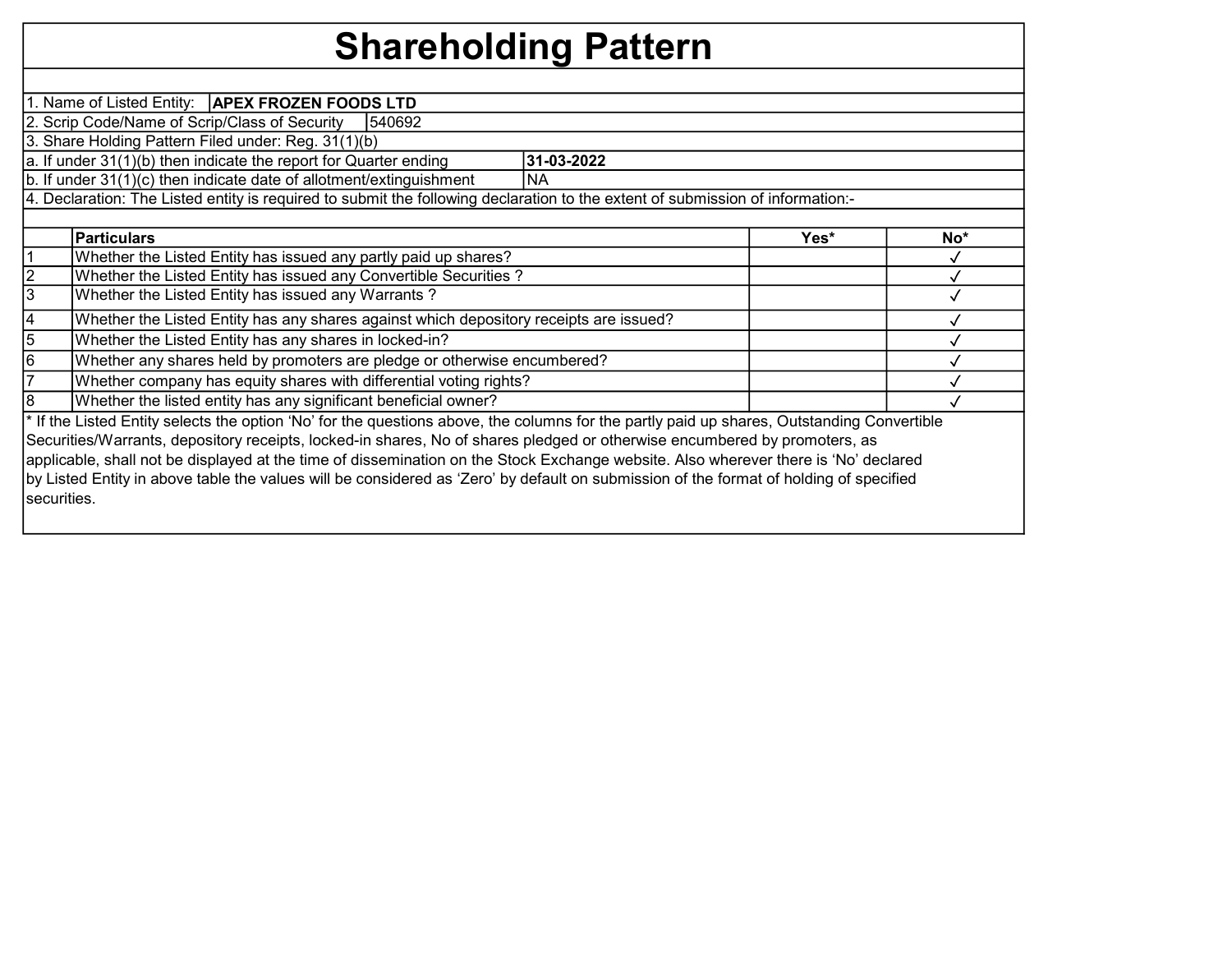|                   | Table I - SUMMARY STATEMENT HOLDING OF SPECIFIED SECURITIES<br>No. of<br>No.s of<br>No.s of<br>No. of<br>Shareholding<br>Total nos.<br><b>Number of Votting Rights</b> |         |                |              |                    |                 |                    |                 |                                      |                       |                |                   |                      |        |                           |            |               |                           |
|-------------------|------------------------------------------------------------------------------------------------------------------------------------------------------------------------|---------|----------------|--------------|--------------------|-----------------|--------------------|-----------------|--------------------------------------|-----------------------|----------------|-------------------|----------------------|--------|---------------------------|------------|---------------|---------------------------|
| Cate              | Category of                                                                                                                                                            | No. of  | Shareholding,  |              | <b>Number of</b>   |                 | <b>Number of</b>   | Number of       |                                      |                       |                |                   |                      |        |                           |            |               |                           |
| gory              | shareholder                                                                                                                                                            | Share   | fully          | Partly       | shares             | shares          | as a % of total    |                 |                                      | held in each class of |                | <b>Shares</b>     | as a %               |        | Locked in                 |            | <b>Shares</b> | equity                    |
| $\omega$          | (II)                                                                                                                                                                   | holders | paid up        |              | paid-up underlying | held            | no, of shares      |                 |                                      | securities            |                | Underlying        | assuming             | shares |                           | pledged or |               | shares held               |
|                   |                                                                                                                                                                        | (III)   | equity         | equity       | Depository         | $(VII)=$        | (calculated as     |                 |                                      | (IX)                  |                | Outstating        | full conversion      |        | (XII)                     | otherwise  |               | in                        |
|                   |                                                                                                                                                                        |         | <b>Share</b>   | <b>Share</b> | Receipts           | $(IV)+(V)+(VI)$ | per                |                 |                                      |                       |                | convertible       | of convertible       |        |                           |            |               | encumbered dematerialized |
|                   |                                                                                                                                                                        |         | held           | held         | (VI)               |                 | <b>SCRR, 1957)</b> |                 |                                      |                       |                | securities        | securities(as a      |        |                           |            | (XIII)        | form                      |
|                   |                                                                                                                                                                        |         | (IV)           | $\omega$     |                    |                 | (VIII)             |                 | <b>No of Voting</b><br><b>Rights</b> |                       | Total          | <i>(including</i> | %                    |        |                           |            |               | (XIV)                     |
|                   |                                                                                                                                                                        |         |                |              |                    |                 | As a % of          |                 |                                      |                       | as a<br>$%$ of | <b>Warrants)</b>  | of diluted share     |        |                           |            |               |                           |
|                   |                                                                                                                                                                        |         |                |              |                    |                 | $(A+B+C2)$         |                 |                                      |                       | $(A+B+C)$      | (X)               | capital)             |        | No. $ $ As a % of $ $ No. |            | As a % of     |                           |
|                   |                                                                                                                                                                        |         |                |              |                    |                 |                    |                 |                                      |                       |                |                   | $(XI) = (VII) + (X)$ | (a)    | total                     | (a)        | total         |                           |
|                   |                                                                                                                                                                        |         |                |              |                    |                 |                    | Class           | Class                                | <b>Total</b>          |                |                   | As a % of            |        | shares held               |            | shares held   |                           |
|                   |                                                                                                                                                                        |         |                |              |                    |                 |                    | <b>Equity</b>   | <b>Others</b>                        |                       |                |                   | $(A+B+C2)$           |        | (b)                       |            | (b)           |                           |
|                   |                                                                                                                                                                        |         |                |              |                    |                 |                    |                 |                                      |                       |                |                   |                      |        |                           |            |               |                           |
| (A)               | <b>Promoter &amp; Promoter Group</b>                                                                                                                                   |         | 6 22694057     | $\Omega$     | $\Omega$           | 22694057        |                    | 72.621 22694057 |                                      | 0 22694057            | 72.6210        | 0                 | 72.6210              |        | 0.0000                    |            | 0.0000        | 22694057                  |
|                   |                                                                                                                                                                        |         |                |              |                    |                 |                    |                 |                                      |                       |                |                   |                      |        |                           |            |               |                           |
| (B)               | Public                                                                                                                                                                 | 39356   | 8555943        | $\Omega$     | $\Omega$           | 8555943         | 27.379             | 8555943         |                                      | 8555943               | 27.3790        | 0                 | 27.3790              |        | 0.0000                    |            |               | 8555933                   |
| (C)               | Non Promoter-Non Public                                                                                                                                                |         |                |              |                    |                 |                    |                 |                                      |                       | 0.0000         | 0                 | 0.0000               |        | $0.0000$ $ NA $           |            | <b>NA</b>     | $\mathbf{0}$              |
| (C <sub>1</sub> ) | Shares underlying DRs                                                                                                                                                  |         |                |              |                    |                 | <b>NA</b>          |                 |                                      | $\Omega$              | 0.0000         | 0                 | 0.0000               |        | $0.0000$   NA             |            | <b>NA</b>     | $\mathbf{0}$              |
| (CZ)              | Shares held by Employee Trusts                                                                                                                                         |         |                | $\Omega$     | 0                  |                 |                    |                 |                                      | $\Omega$              | 0.0000         | 0                 | 0.0000               |        | $0.0000$   NA             |            | <b>NA</b>     | $\mathbf{0}$              |
|                   | Total                                                                                                                                                                  |         | 39362 31250000 | $\Omega$     | $\mathbf{0}$       | 31250000        |                    | 31250000        |                                      | 0 31250000 100.0000   |                | $\overline{0}$    | 100.0000             |        | 0.0000                    |            |               | 31249990                  |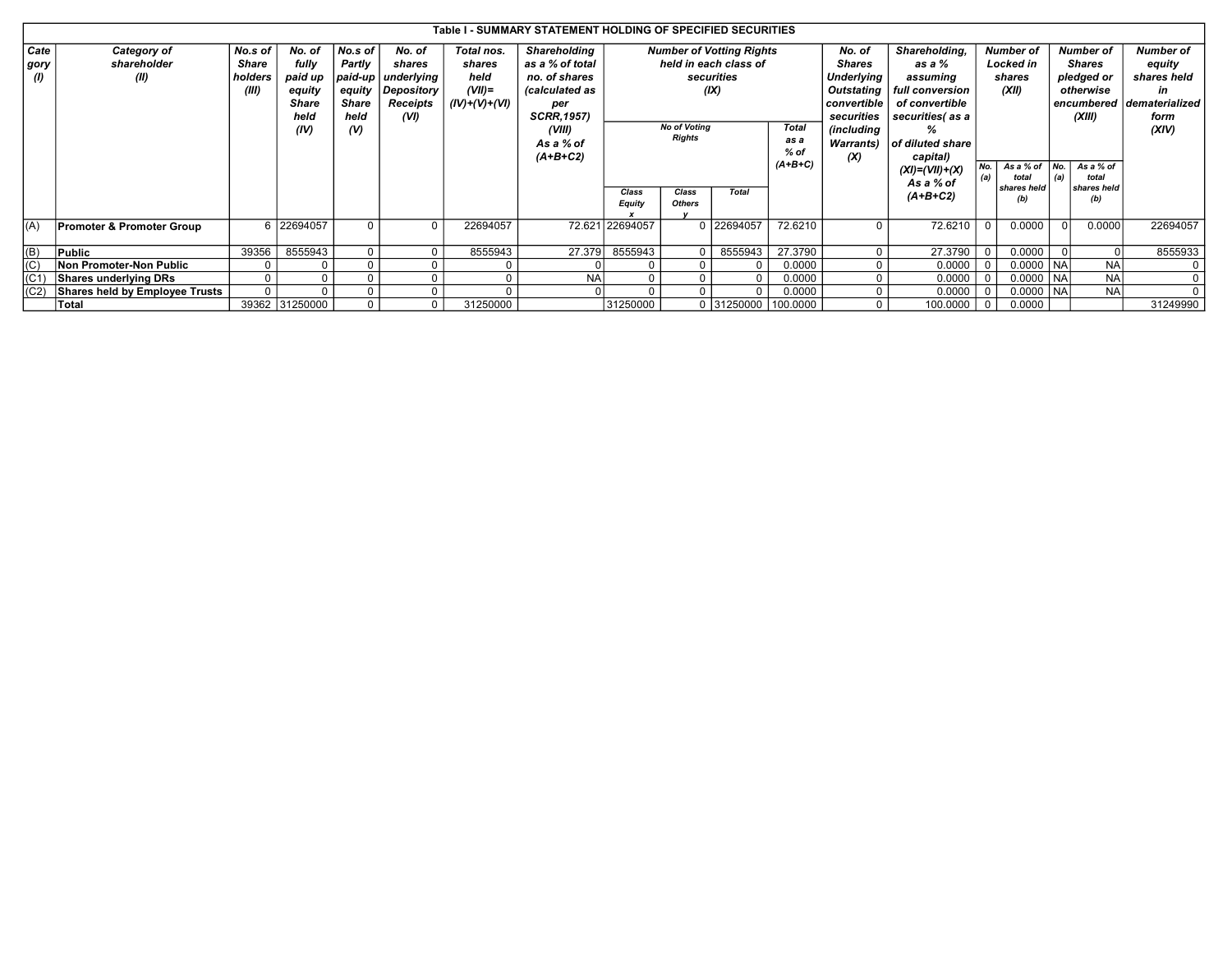|       | Table II - STATEMENT SHOWING SHAREHOLDING PATTERN OF THE PROMOTER AND PROMOTER GROUP<br>Category & Name of the<br><b>Entity Type</b><br><b>PAN</b><br>No of<br>No of<br>Partly<br>No. of<br>Total nos.<br><b>Sharehol</b><br><b>Number of Voting Rights</b><br>No. of<br>Shareholdi<br><b>Number</b> of<br><b>Number of</b><br>shareholders<br>(II)<br><b>Share</b><br>fully<br>paid-up<br>shares<br>shares<br>ding<br>held in each class of<br><b>Shares</b><br><b>Locked in</b><br><b>Shares</b><br>ng, |                                                                                                                                                                       |                   |                  |                                                    |                                          |                                                            |                                      |                                             |                        |                        |                    |                             |                                                                                   |                                                       |       |                                                                                |                 |                                                 |                                                       |
|-------|-----------------------------------------------------------------------------------------------------------------------------------------------------------------------------------------------------------------------------------------------------------------------------------------------------------------------------------------------------------------------------------------------------------------------------------------------------------------------------------------------------------|-----------------------------------------------------------------------------------------------------------------------------------------------------------------------|-------------------|------------------|----------------------------------------------------|------------------------------------------|------------------------------------------------------------|--------------------------------------|---------------------------------------------|------------------------|------------------------|--------------------|-----------------------------|-----------------------------------------------------------------------------------|-------------------------------------------------------|-------|--------------------------------------------------------------------------------|-----------------|-------------------------------------------------|-------------------------------------------------------|
| (1)   |                                                                                                                                                                                                                                                                                                                                                                                                                                                                                                           |                                                                                                                                                                       |                   | holders<br>(III) | paid up<br>equity<br><b>Shares</b><br>held<br>(IV) | equity<br><b>Share</b><br>held<br>$($ V) | underlying<br><b>Depository</b><br><b>Receipts</b><br>(VI) | held<br>$(VII)$ =<br>$(IV)+(V)+(VI)$ | %<br>calculate<br>d as per<br>SCRR,19<br>57 |                        | <b>No of Voting</b>    | securities<br>(IX) | <b>Total</b>                | <b>Underlying</b><br><b>Outstating</b><br>convertible<br>securities<br>(including | as a %<br>assuming<br>full<br>conversion<br>of        |       | shares<br>(XII)<br>As a % of $\vert$ No.<br>No.<br>(a)<br>total<br>shares held |                 | pledged or<br>otherwise<br>encumbered<br>(XIII) | <b>Number</b><br>of<br>equity<br>shares<br>held<br>in |
|       |                                                                                                                                                                                                                                                                                                                                                                                                                                                                                                           |                                                                                                                                                                       |                   |                  |                                                    |                                          |                                                            |                                      | As a %<br>of<br>(A+B+C2                     |                        | <b>Rights</b>          |                    | as a<br>$%$ of<br>$(A+B+C)$ | <b>Warrants)</b><br>(X)                                                           | convertible<br>securities(<br>as a %                  |       |                                                                                |                 | As a % of<br>total<br>shares held               | demateri<br>alized<br>form<br>(XIV)                   |
|       |                                                                                                                                                                                                                                                                                                                                                                                                                                                                                                           |                                                                                                                                                                       |                   |                  |                                                    |                                          |                                                            |                                      | (VIII)                                      | Class<br><b>Equity</b> | Class<br><b>Others</b> | <b>Total</b>       |                             |                                                                                   | of diluted<br>share<br>capital)<br>$(XI) = (VII) + ($ |       | (b)                                                                            |                 | (b)                                             |                                                       |
|       | 1 Indian<br>Individuals/Hindu undivided Family                                                                                                                                                                                                                                                                                                                                                                                                                                                            |                                                                                                                                                                       |                   |                  |                                                    |                                          |                                                            |                                      |                                             |                        |                        |                    |                             |                                                                                   |                                                       |       |                                                                                |                 |                                                 |                                                       |
| (a)   | SATYANARAYANA MURTHY<br>ACRPK5406D<br>8918779<br>0<br>8918779<br>28.5401<br>8918779<br>8918779<br>28.5401<br>28.5401<br>0.0000<br>0.0000<br>$\Omega$<br>$\Omega$<br>$\Omega$<br>-01<br>$\Omega$                                                                                                                                                                                                                                                                                                           |                                                                                                                                                                       |                   |                  |                                                    |                                          |                                                            |                                      |                                             |                        |                        |                    |                             |                                                                                   |                                                       |       |                                                                                |                 |                                                 |                                                       |
|       | <b>KARUTURI</b>                                                                                                                                                                                                                                                                                                                                                                                                                                                                                           | 8918779<br>9643828<br>30.8602<br>9643828<br>30.8602<br>0.0000<br>0.0000<br>9643828<br>AGTPC7731R<br>9643828<br>$\Omega$<br>9643828<br>30.8602<br>$\Omega$<br>$\Omega$ |                   |                  |                                                    |                                          |                                                            |                                      |                                             |                        |                        |                    |                             |                                                                                   |                                                       |       |                                                                                |                 |                                                 |                                                       |
|       | KARUTURI SUBRAHMANYA<br><b>CHOWDARY</b>                                                                                                                                                                                                                                                                                                                                                                                                                                                                   |                                                                                                                                                                       |                   |                  |                                                    |                                          |                                                            |                                      |                                             |                        |                        |                    |                             |                                                                                   |                                                       |       |                                                                                |                 |                                                 |                                                       |
|       | PADMAVATHI KARUTURI                                                                                                                                                                                                                                                                                                                                                                                                                                                                                       |                                                                                                                                                                       | ACRPK5407C        |                  | 4054850                                            | ΩI                                       | $\Omega$                                                   | 4054850                              | 12.9755                                     | 4054850                |                        | 4054850            | 12.9755                     |                                                                                   | 12.9755                                               |       | 0.0000                                                                         |                 | 0.0000                                          | 4054850                                               |
|       | KARUTURI NEELIMA DEVI                                                                                                                                                                                                                                                                                                                                                                                                                                                                                     |                                                                                                                                                                       | CNAPK0472R        |                  | 24000                                              | ΩI                                       | ΩI                                                         | 24000                                | 0.0768                                      | 24000                  | $\Omega$               | 24000              | 0.0768                      | $\Omega$                                                                          | 0.0768                                                |       | 0.0000                                                                         |                 | 0.0000                                          | 24000                                                 |
|       | <b>ANITHA DEVI SANKURATRI</b>                                                                                                                                                                                                                                                                                                                                                                                                                                                                             |                                                                                                                                                                       | <b>HUKPS0823Q</b> |                  | 24000                                              | $\Omega$                                 |                                                            | 24000                                | 0.0768                                      | 24000                  | $\Omega$               | 24000              | 0.0768                      |                                                                                   | 0.0768                                                |       | 0.0000                                                                         |                 | 0.0000                                          | 24000                                                 |
|       | VALLEPALLI HANUMANTHA RAO                                                                                                                                                                                                                                                                                                                                                                                                                                                                                 |                                                                                                                                                                       | ABGPV0988H        |                  | 28600                                              | $\Omega$                                 | $\Omega$                                                   | 28600                                | 0.0915                                      | 28600                  | $\Omega$               | 28600              | 0.0915                      | $\Omega$                                                                          | 0.0915                                                | 0     | 0.0000                                                                         | $\Omega$        | 0.0000                                          | 28600                                                 |
|       | Total                                                                                                                                                                                                                                                                                                                                                                                                                                                                                                     |                                                                                                                                                                       |                   |                  | 6 22694057                                         | 0                                        | 0                                                          | 22694057                             |                                             | 72.6210 22694057       |                        | 0 22694057 72.6210 |                             | $\Omega$                                                                          | 72.6210                                               | 0     | 0.0000                                                                         | $\Omega$        |                                                 | 0.0000 22694057                                       |
|       | (b) Central Government/State Government(s)                                                                                                                                                                                                                                                                                                                                                                                                                                                                |                                                                                                                                                                       |                   | $\Omega$         | 0l                                                 | οI                                       | $\overline{0}$                                             | -01                                  | 0.0000                                      | $\overline{0}$         | $\Omega$               | 0I                 | 0.0000                      | $\Omega$                                                                          | 0.0000                                                | -01   | 0.0000                                                                         | 0               | 0.0000                                          | 0l                                                    |
|       | Total                                                                                                                                                                                                                                                                                                                                                                                                                                                                                                     |                                                                                                                                                                       |                   | 0                | $\overline{\mathbf{0}}$                            | $\overline{0}$                           | 0                                                          | 0                                    | 0.0000                                      | 0                      | 0                      | 0                  | 0.0000                      | 0                                                                                 | 0.0000                                                | 0     | 0.0000                                                                         | ol              | 0.0000                                          | 0                                                     |
|       | (c) Financial Institutions/Banks                                                                                                                                                                                                                                                                                                                                                                                                                                                                          |                                                                                                                                                                       |                   |                  |                                                    |                                          |                                                            |                                      |                                             |                        |                        |                    |                             |                                                                                   |                                                       |       |                                                                                |                 |                                                 |                                                       |
|       |                                                                                                                                                                                                                                                                                                                                                                                                                                                                                                           |                                                                                                                                                                       |                   | U                | 0l                                                 | 0                                        | 0                                                          | 0l                                   | 0.0000                                      | 0                      | O                      | 0l                 | 0.0000                      | $\overline{0}$                                                                    | 0.0000                                                | -01   | 0.0000                                                                         | - 0             | 0.0000                                          | $\overline{0}$                                        |
|       | Total                                                                                                                                                                                                                                                                                                                                                                                                                                                                                                     |                                                                                                                                                                       |                   | 0                | ٥I                                                 | 0                                        | 0                                                          | $\Omega$                             | 0.0000                                      | 0                      | $\mathbf{0}$           | $\mathbf{0}$       | 0.0000                      | 0                                                                                 | 0.0000                                                | 0     | 0.0000                                                                         | 0               | 0.0000                                          |                                                       |
|       | Sub-Total (A)(1                                                                                                                                                                                                                                                                                                                                                                                                                                                                                           |                                                                                                                                                                       |                   |                  | 6 22694057                                         | οI                                       | 0 <sup>1</sup>                                             | 22694057                             |                                             | 72.6210 22694057       |                        | 0 22694057 72.6210 |                             | $\mathbf{0}$                                                                      | 72.6210                                               | 0     | 0.0000                                                                         | 0               |                                                 | 0.0000 22694057                                       |
|       | 2 Foreign                                                                                                                                                                                                                                                                                                                                                                                                                                                                                                 |                                                                                                                                                                       |                   |                  |                                                    |                                          |                                                            |                                      |                                             |                        |                        |                    |                             |                                                                                   |                                                       |       |                                                                                |                 |                                                 |                                                       |
|       | (a) Individuals (Non-Resident Individuals/Foreign Individuals)                                                                                                                                                                                                                                                                                                                                                                                                                                            |                                                                                                                                                                       |                   |                  |                                                    |                                          |                                                            |                                      |                                             |                        |                        |                    |                             |                                                                                   |                                                       |       |                                                                                |                 |                                                 |                                                       |
|       | Total                                                                                                                                                                                                                                                                                                                                                                                                                                                                                                     |                                                                                                                                                                       |                   | 0                | 01                                                 | 0                                        | 0I                                                         | 0l                                   | 0.0000                                      | 0l                     | $\Omega$               | 0l                 | 0.0000                      | $\overline{0}$                                                                    | 0.0000                                                | 0l    | 0.0000                                                                         | 0               | 0.0000                                          | $\overline{0}$                                        |
|       |                                                                                                                                                                                                                                                                                                                                                                                                                                                                                                           |                                                                                                                                                                       |                   | 0                | ٥l                                                 | οI                                       | οl                                                         | ٥I                                   | 0.0000                                      | 0                      | 0                      | 0l                 | 0.0000                      | 0                                                                                 | 0.0000                                                | 0     | 0.0000                                                                         | 0               | 0.0000                                          | 0                                                     |
|       | (c) Institutions                                                                                                                                                                                                                                                                                                                                                                                                                                                                                          |                                                                                                                                                                       |                   | 0                | $\Omega$                                           | 0l                                       | 0l                                                         | -01                                  | 0.0000                                      | $\overline{0}$         |                        | $\Omega$           | 0.0000                      | $\Omega$                                                                          | 0.0000                                                | 0l    | 0.0000                                                                         | $\vert 0 \vert$ | 0.0000                                          | $\Omega$                                              |
|       | Total                                                                                                                                                                                                                                                                                                                                                                                                                                                                                                     |                                                                                                                                                                       |                   | 0                | ٥I                                                 | 0                                        | 0                                                          | οl                                   | 0.0000                                      | $\mathbf 0$            | $\mathbf{0}$           | $\mathbf{0}$       | 0.0000                      | $\mathbf{0}$                                                                      | 0.0000                                                | 0     | 0.0000                                                                         | $\mathbf{0}$    | 0.0000                                          | $\mathbf{0}$                                          |
|       | Sub-Total (A)(2                                                                                                                                                                                                                                                                                                                                                                                                                                                                                           |                                                                                                                                                                       |                   | Û                | 0l                                                 | 0                                        | 0l                                                         | <sup>0</sup>                         | 0.0000                                      | 0                      | $\mathbf{0}$           | $\Omega$           | 0.0000                      | $\Omega$                                                                          | 0.0000                                                | 0l    | 0.0000                                                                         | 0               | 0.0000                                          |                                                       |
|       | <b>Total Shareholding of Promoters</b>                                                                                                                                                                                                                                                                                                                                                                                                                                                                    |                                                                                                                                                                       |                   | 61               | 22694057                                           |                                          |                                                            | 22694057                             |                                             | 72.6210 22694057       |                        | 0 22694057         | 72.6210                     |                                                                                   | 72.6210                                               | - 0 I | 0.0000                                                                         | 0               |                                                 | 0.0000 22694057                                       |
|       |                                                                                                                                                                                                                                                                                                                                                                                                                                                                                                           |                                                                                                                                                                       |                   |                  |                                                    |                                          |                                                            |                                      |                                             |                        |                        |                    |                             |                                                                                   |                                                       |       |                                                                                |                 |                                                 |                                                       |
|       | Details of Shares which remain unclaimed may be given hear along with details such as number of shareholders, outstanding shares held in demat/unclaimed suspense account, voting rights which are frozen etc.                                                                                                                                                                                                                                                                                            |                                                                                                                                                                       |                   |                  |                                                    |                                          |                                                            |                                      |                                             |                        |                        |                    |                             |                                                                                   |                                                       |       |                                                                                |                 |                                                 |                                                       |
| Note: | (1) PAN would not be displayed on website of Stock Exchange(s).<br>(2) The term "Encumbrance" has the same meaning as assigned under regulation 28(3) of SEBI (Substantial Acquisition of Shares and Takeovers) Regulations, 2011.                                                                                                                                                                                                                                                                        |                                                                                                                                                                       |                   |                  |                                                    |                                          |                                                            |                                      |                                             |                        |                        |                    |                             |                                                                                   |                                                       |       |                                                                                |                 |                                                 |                                                       |
|       |                                                                                                                                                                                                                                                                                                                                                                                                                                                                                                           |                                                                                                                                                                       |                   |                  |                                                    |                                          |                                                            |                                      |                                             |                        |                        |                    |                             |                                                                                   |                                                       |       |                                                                                |                 |                                                 |                                                       |
|       |                                                                                                                                                                                                                                                                                                                                                                                                                                                                                                           |                                                                                                                                                                       |                   |                  |                                                    |                                          |                                                            |                                      |                                             |                        |                        |                    |                             |                                                                                   |                                                       |       |                                                                                |                 |                                                 |                                                       |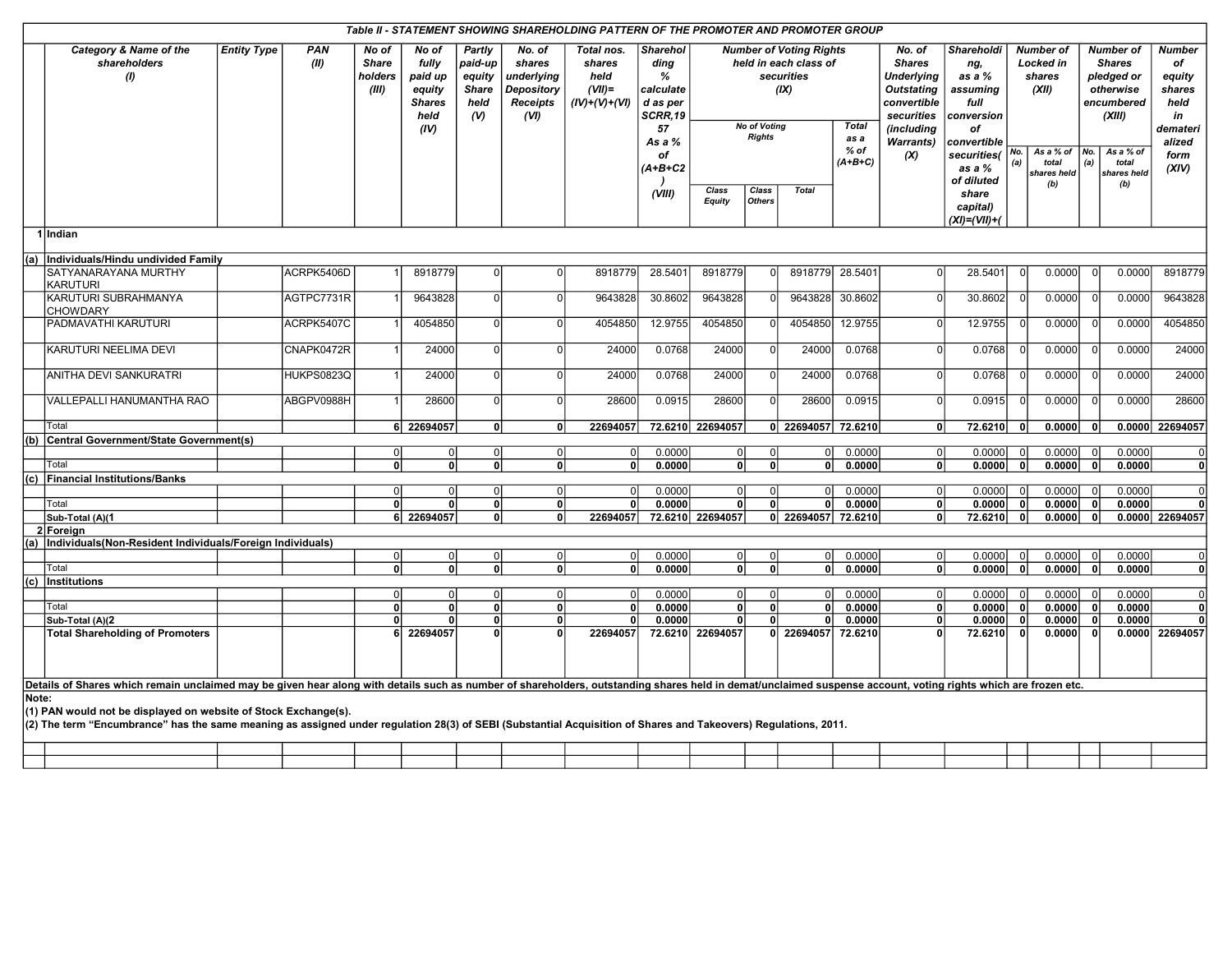|                |                                                                                                                                                                                                                                                                                                                                                                                                                                                                                                                                                                    |                    |                                             |                                                                      |                                                               |                                                                          |                                                              | Table III - STATEMENT SHOWING SHAREHOLDING PATTERN OF THE PUBLIC SHAREHOLDER                      |                                            |                             |                                                                               |                                                 |                                                                                                              |                                                                                                             |                                                  |                                                                                      |                        |                                                                               |
|----------------|--------------------------------------------------------------------------------------------------------------------------------------------------------------------------------------------------------------------------------------------------------------------------------------------------------------------------------------------------------------------------------------------------------------------------------------------------------------------------------------------------------------------------------------------------------------------|--------------------|---------------------------------------------|----------------------------------------------------------------------|---------------------------------------------------------------|--------------------------------------------------------------------------|--------------------------------------------------------------|---------------------------------------------------------------------------------------------------|--------------------------------------------|-----------------------------|-------------------------------------------------------------------------------|-------------------------------------------------|--------------------------------------------------------------------------------------------------------------|-------------------------------------------------------------------------------------------------------------|--------------------------------------------------|--------------------------------------------------------------------------------------|------------------------|-------------------------------------------------------------------------------|
|                | Category & Name of the<br>shareholders<br>$\omega$                                                                                                                                                                                                                                                                                                                                                                                                                                                                                                                 | <b>PAN</b><br>(II) | No.s of<br><b>Share</b><br>holders<br>(III) | No. of<br>fully<br>paid up<br>equity<br><b>Share</b><br>held<br>(IV) | Partly<br>paid-up<br>equity<br><b>Share</b><br>held<br>$($ V) | No.s of<br>shares<br>underlying<br>Depository<br><b>Receipts</b><br>(VI) | Total nos.<br>shares<br>held<br>$(VII)$ =<br>$(IV)+(V)+(VI)$ | Shareholding<br>% calculated<br>as per<br><b>SCRR, 1957)</b><br>As a % of<br>$(A+B+C2)$<br>(VIII) |                                            | <b>No of Voting</b>         | <b>Number of Voting Rights</b><br>held in each class of<br>securities<br>(IX) | <b>Total</b>                                    | No. of<br><b>Shares</b><br><b>Underlying</b><br><b>Outstating</b><br>convertible<br>securities<br>(including | <b>Total</b><br>Shareholding,<br>as a %<br>assuming<br>full conversion<br>of convertible<br>securities(as a | <b>Number of</b><br>Locked in<br>shares<br>(XII) | <b>Number of</b><br><b>Shares</b><br>pledged or<br>otherwise<br>encumbered<br>(XIII) |                        | <b>Number of</b><br>equity<br>shares held<br>in<br>dematerialize<br>d<br>form |
|                |                                                                                                                                                                                                                                                                                                                                                                                                                                                                                                                                                                    |                    |                                             |                                                                      |                                                               |                                                                          |                                                              |                                                                                                   |                                            | <b>Rights</b>               |                                                                               | as a<br>$%$ of<br><b>Total</b><br><b>Voting</b> | <b>Warrants)</b><br>(X)                                                                                      | percentage<br>of diluted share<br>capital)<br>$(XI) = (VII) + (X)$                                          | No.<br>As a % of<br>(a)<br>total                 | No.<br>(Not                                                                          | As a % of<br>total     | (XIV)                                                                         |
|                |                                                                                                                                                                                                                                                                                                                                                                                                                                                                                                                                                                    |                    |                                             |                                                                      |                                                               |                                                                          |                                                              |                                                                                                   | Class<br><b>Equity</b><br>$\boldsymbol{x}$ | Class<br><b>Others</b><br>у | <b>Total</b>                                                                  | <b>Rights</b>                                   |                                                                                                              | As a % of<br>$(A+B+C2)$                                                                                     | shares held<br>(b)                               | applicable)<br>(a)                                                                   | hares held<br>(b)      |                                                                               |
| $\mathbf{1}$   | Institutions                                                                                                                                                                                                                                                                                                                                                                                                                                                                                                                                                       |                    |                                             |                                                                      |                                                               |                                                                          |                                                              |                                                                                                   |                                            |                             |                                                                               |                                                 |                                                                                                              |                                                                                                             |                                                  |                                                                                      |                        |                                                                               |
|                | (a) Mutual Funds                                                                                                                                                                                                                                                                                                                                                                                                                                                                                                                                                   |                    |                                             | 3 2151267                                                            | 0                                                             | $\Omega$                                                                 | 2151267                                                      |                                                                                                   | 6.88 2151267                               |                             | 0 2151267                                                                     | 6.88                                            | ΟI                                                                                                           | 6.88                                                                                                        | $\mathbf{0}$                                     | <b>NA</b>                                                                            | <b>NA</b>              | 2151267                                                                       |
|                | INEVSCO INDIA SMALLCAP FUND                                                                                                                                                                                                                                                                                                                                                                                                                                                                                                                                        | AAATL5351M         |                                             | 479293                                                               |                                                               |                                                                          | 479293                                                       | 1.53                                                                                              | 479293                                     |                             | 479293                                                                        | 1.53                                            |                                                                                                              | 1.53                                                                                                        |                                                  | $\Omega$                                                                             | $\Omega$               | 479293                                                                        |
|                | NIPPON LIFE INDIA TRUSTEE LTD-A/C                                                                                                                                                                                                                                                                                                                                                                                                                                                                                                                                  | AAATR0090B         |                                             | 1648797                                                              | n١                                                            | O                                                                        | 1648797                                                      | 5.28                                                                                              | 1648797                                    | 0l                          | 1648797                                                                       | 5.28                                            |                                                                                                              | 5.28                                                                                                        |                                                  | $\Omega$                                                                             | $\overline{0}$         | 1648797                                                                       |
|                | NIPPON INDIA SMALL CAP FUND                                                                                                                                                                                                                                                                                                                                                                                                                                                                                                                                        |                    |                                             |                                                                      |                                                               |                                                                          |                                                              |                                                                                                   |                                            |                             |                                                                               |                                                 |                                                                                                              |                                                                                                             |                                                  |                                                                                      |                        |                                                                               |
|                | (b) Venture Capital Funds<br>(c) Alternate Investment Funds                                                                                                                                                                                                                                                                                                                                                                                                                                                                                                        |                    | $\mathbf{0}$<br>$\mathbf{0}$                | 0<br>$\mathbf{0}$                                                    | 0<br>٥I                                                       | $\mathbf{0}$<br>$\Omega$                                                 | 0<br>-ol                                                     |                                                                                                   | 0<br> 0                                    | 0 <br> 0                    | 0 <br>$\mathbf 0$                                                             |                                                 | 0<br>$\mathbf{0}$                                                                                            |                                                                                                             | $\mathbf{0}$<br>$\mathbf{0}$                     | <b>NA</b><br><b>NA</b>                                                               | <b>NA</b><br><b>NA</b> | 0 <br>$\mathbf 0$                                                             |
|                | (d) Foreign Venture Capital Investors                                                                                                                                                                                                                                                                                                                                                                                                                                                                                                                              |                    | $\mathbf{0}$                                | $\mathbf{0}$                                                         | ٥I                                                            | $\mathbf{0}$                                                             | 0                                                            |                                                                                                   | $\mathbf{0}$                               | $\mathbf{0}$                | $\Omega$                                                                      |                                                 | $\mathbf{a}$                                                                                                 |                                                                                                             | $\Omega$                                         | <b>NA</b>                                                                            | <b>NA</b>              | $\mathbf{0}$                                                                  |
|                | (e) Foreign Portfolio Investors                                                                                                                                                                                                                                                                                                                                                                                                                                                                                                                                    |                    | $\mathbf{3}$                                | 19716                                                                | 0                                                             | $\Omega$                                                                 | 19716                                                        | 0.06                                                                                              | 19716                                      | 0                           | 19716                                                                         | 0.06                                            | $\mathbf{0}$                                                                                                 | 0.06                                                                                                        |                                                  | <b>NA</b>                                                                            | <b>NA</b>              | 19716                                                                         |
|                | (f) Financial Institution/Banks                                                                                                                                                                                                                                                                                                                                                                                                                                                                                                                                    |                    | $\mathbf{0}$                                |                                                                      | n١                                                            | $\mathbf{0}$                                                             | $\Omega$                                                     |                                                                                                   | $\mathbf{0}$                               | 0                           | 0                                                                             |                                                 | $\mathbf{a}$                                                                                                 |                                                                                                             | $\mathbf{0}$                                     | <b>NA</b>                                                                            | <b>NA</b>              | 0                                                                             |
|                | (g) Insurance Companies                                                                                                                                                                                                                                                                                                                                                                                                                                                                                                                                            |                    | $\mathbf{0}$                                | $\mathbf{0}$                                                         | 0                                                             | $\Omega$                                                                 | $\mathbf{0}$                                                 |                                                                                                   | $\mathbf{0}$                               | $\mathbf{0}$                | $\mathbf{0}$                                                                  |                                                 | $\mathbf{0}$                                                                                                 |                                                                                                             | $\mathbf{a}$                                     | <b>NA</b>                                                                            | <b>NA</b>              | $\mathbf{0}$                                                                  |
|                | (h) Provident Funds/ Pension Funds                                                                                                                                                                                                                                                                                                                                                                                                                                                                                                                                 |                    | $\Omega$                                    | O                                                                    | ٥l                                                            | $\mathbf{0}$                                                             | $\mathbf{0}$                                                 |                                                                                                   | $\Omega$                                   | 0                           | 0                                                                             |                                                 | 0                                                                                                            |                                                                                                             |                                                  | <b>NA</b>                                                                            | <b>NA</b>              |                                                                               |
|                | SUB TOTAL (B)(1)                                                                                                                                                                                                                                                                                                                                                                                                                                                                                                                                                   |                    |                                             | 6 2170983                                                            | ٥l                                                            | $\Omega$                                                                 | 2170983                                                      |                                                                                                   | 6.95 2170983                               |                             | 0 2170983                                                                     | 6.95                                            | 0                                                                                                            | 6.95                                                                                                        | $\mathbf{0}$                                     | <b>NA</b>                                                                            | <b>NA</b>              | 2170983                                                                       |
| $\overline{2}$ | Central / State government(s)                                                                                                                                                                                                                                                                                                                                                                                                                                                                                                                                      |                    |                                             |                                                                      |                                                               |                                                                          |                                                              |                                                                                                   |                                            |                             |                                                                               |                                                 |                                                                                                              |                                                                                                             |                                                  |                                                                                      |                        |                                                                               |
| (a)            | Central Government/ State Government(s)/President of<br>India                                                                                                                                                                                                                                                                                                                                                                                                                                                                                                      |                    | 0<br>0                                      | $\mathbf{0}$<br>Û                                                    | <b>n</b><br>٥l                                                | $\mathbf{0}$<br>$\Omega$                                                 | 0<br>$\Omega$                                                |                                                                                                   | 0 <br>$\mathbf{0}$                         | 0                           | 0                                                                             |                                                 | $\mathbf{a}$                                                                                                 |                                                                                                             | 0                                                | <b>NA</b><br><b>NA</b>                                                               | <b>NA</b>              | $\mathbf{0}$<br>$\mathbf{0}$                                                  |
| $\mathbf{3}$   | SUB TOTAL (B)(2)<br>Non-institutions                                                                                                                                                                                                                                                                                                                                                                                                                                                                                                                               |                    |                                             |                                                                      |                                                               |                                                                          |                                                              |                                                                                                   |                                            | 0                           | 0                                                                             |                                                 | $\mathbf{0}$                                                                                                 |                                                                                                             | $\mathbf{0}$                                     |                                                                                      | <b>NA</b>              |                                                                               |
| (a.            | Individuals - i. Individual shareholders holding nominal<br>1) share capital up to Rs. 2 lakhs.                                                                                                                                                                                                                                                                                                                                                                                                                                                                    |                    | 37999                                       | 4841434                                                              |                                                               | C                                                                        | 4841434                                                      | 15.49                                                                                             | 4841434                                    |                             | 0 4841434                                                                     | 15.49                                           | $\mathbf{a}$                                                                                                 | 15.49                                                                                                       |                                                  | <b>NA</b>                                                                            | <b>NA</b>              | 4841424                                                                       |
|                |                                                                                                                                                                                                                                                                                                                                                                                                                                                                                                                                                                    |                    |                                             |                                                                      |                                                               |                                                                          |                                                              |                                                                                                   |                                            |                             |                                                                               |                                                 |                                                                                                              |                                                                                                             |                                                  |                                                                                      |                        |                                                                               |
| (a.            | INDIVIDUAL - ii. Individual shareholders holding nominal<br>2) share capital in excess of Rs. 2 lakhs.                                                                                                                                                                                                                                                                                                                                                                                                                                                             |                    | 16 <sup>1</sup>                             | 730754                                                               |                                                               |                                                                          | 730754                                                       | 2.34                                                                                              | 730754                                     | $\mathbf{0}$                | 730754                                                                        | 2.34                                            | $\mathbf{a}$                                                                                                 | 2.34                                                                                                        |                                                  | <b>NA</b>                                                                            | <b>NA</b>              | 730754                                                                        |
|                | (b) NBFCs registered with RBI                                                                                                                                                                                                                                                                                                                                                                                                                                                                                                                                      |                    | $\mathbf{0}$                                | $\mathbf 0$                                                          | n١                                                            | $\mathbf{a}$                                                             | 0                                                            |                                                                                                   | 0l                                         | 0                           | 0                                                                             |                                                 | $\mathbf{0}$                                                                                                 |                                                                                                             | $\mathbf{0}$                                     | <b>NA</b>                                                                            | <b>NA</b>              | $\mathbf{0}$                                                                  |
|                | (c) Employee Trusts                                                                                                                                                                                                                                                                                                                                                                                                                                                                                                                                                |                    | $\mathbf{0}$                                | $\mathbf{0}$                                                         | ٥l                                                            | $\mathbf{0}$                                                             | -ol                                                          |                                                                                                   | 0                                          | 0                           | 0                                                                             |                                                 | $\mathbf{0}$                                                                                                 |                                                                                                             | $\mathbf{0}$                                     | <b>NA</b>                                                                            | <b>NA</b>              | $\mathbf{0}$                                                                  |
|                | (d) Overseas Depositories (holding DRs) (balancing figure)                                                                                                                                                                                                                                                                                                                                                                                                                                                                                                         |                    | 0                                           | $\mathbf{a}$                                                         | ΩI                                                            | $\mathbf{0}$                                                             | $\Omega$                                                     |                                                                                                   | $\mathbf{0}$                               | $\mathbf{0}$                | $\mathbf{0}$                                                                  |                                                 | n                                                                                                            |                                                                                                             | $\Omega$                                         | <b>NA</b>                                                                            | <b>NA</b>              | $\mathbf 0$                                                                   |
|                | (e) Any Other (BODIES CORPORATE)                                                                                                                                                                                                                                                                                                                                                                                                                                                                                                                                   |                    | 105                                         | 338575                                                               | οl                                                            | 0                                                                        | 338575                                                       | 1.08                                                                                              | 338575                                     | 0                           | 338575                                                                        | 1.08                                            | $\mathbf{0}$                                                                                                 | 1.08                                                                                                        | $\Omega$                                         | <b>NA</b>                                                                            | <b>NA</b>              | 338575                                                                        |
|                | (e) Any Other (CLEARING MEMBER)                                                                                                                                                                                                                                                                                                                                                                                                                                                                                                                                    |                    | 57                                          | 96732                                                                | ٥I                                                            | 0                                                                        | 96732                                                        | 0.31                                                                                              | 96732                                      | $\mathbf{0}$                | 96732                                                                         | 0.31                                            | $\mathbf{0}$                                                                                                 | 0.31                                                                                                        | $\Omega$                                         | <b>NA</b>                                                                            | <b>NA</b>              | 96732                                                                         |
|                | (e) Any Other (HINDU UNDIVIDED FAMILY)                                                                                                                                                                                                                                                                                                                                                                                                                                                                                                                             |                    | 535                                         | 177693                                                               | ٥l                                                            | 0                                                                        | 177693                                                       | 0.57                                                                                              | 177693                                     | $\mathbf{0}$                | 177693                                                                        | 0.57                                            | 0                                                                                                            | 0.57                                                                                                        | $\mathbf{0}$                                     | <b>NA</b>                                                                            | <b>NA</b>              | 177693                                                                        |
|                | (e) Any Other (NON RESIDENT INDIANS (NRI))                                                                                                                                                                                                                                                                                                                                                                                                                                                                                                                         |                    | 638                                         | 199772                                                               | ٥l                                                            | $\Omega$                                                                 | 199772                                                       | 0.64                                                                                              | 199772                                     | $\mathbf{0}$                | 199772                                                                        | 0.64                                            | $\mathbf{0}$                                                                                                 | 0.64                                                                                                        | $\mathbf{0}$                                     | <b>NA</b>                                                                            | <b>NA</b>              | 199772                                                                        |
|                | <b>SUB TOTAL (B)(3)</b>                                                                                                                                                                                                                                                                                                                                                                                                                                                                                                                                            |                    | 39350                                       | 6384960                                                              | ٥I                                                            | $\mathbf{0}$                                                             | 6384960                                                      | 20.43                                                                                             | 6384960                                    | 0                           | 6384960                                                                       | 20.43                                           | $\mathbf{0}$                                                                                                 | 20.43                                                                                                       |                                                  | <b>NA</b>                                                                            | <b>NA</b>              | 6384950                                                                       |
|                | Total Public Shareholding (B) =<br>$(B)(1)+(B)(2)+(B)(3)$                                                                                                                                                                                                                                                                                                                                                                                                                                                                                                          |                    | 39356                                       | 8555943                                                              |                                                               | n                                                                        | 8555943                                                      | 27.38                                                                                             | 8555943                                    | $\mathbf{0}$                | 8555943                                                                       | 27.38                                           | n                                                                                                            | 27.38                                                                                                       |                                                  | ŋ                                                                                    | <b>NA</b>              | 8555933                                                                       |
| Note:          | Details of the shareholders acting as persons in Concert including their Shareholding (No. and %): 0<br>Details of Shares which remain unclaimed may be given hear along with details such as number of shareholders, outstanding shares held in demat/unclaimed suspense account, voting rights which are frozen etc.<br>(1) PAN would not be displayed on website of Stock Exchange(s).<br>(2) The above format needs to be disclosed along with the name of following persons:<br>Institutions/Non Institutions holding more than 1% of total number of shares. |                    |                                             |                                                                      |                                                               |                                                                          |                                                              |                                                                                                   |                                            |                             |                                                                               |                                                 |                                                                                                              |                                                                                                             |                                                  |                                                                                      |                        |                                                                               |
|                |                                                                                                                                                                                                                                                                                                                                                                                                                                                                                                                                                                    |                    |                                             |                                                                      |                                                               |                                                                          |                                                              |                                                                                                   |                                            |                             |                                                                               |                                                 |                                                                                                              |                                                                                                             |                                                  |                                                                                      |                        |                                                                               |
|                |                                                                                                                                                                                                                                                                                                                                                                                                                                                                                                                                                                    |                    |                                             |                                                                      |                                                               |                                                                          |                                                              |                                                                                                   |                                            |                             |                                                                               |                                                 |                                                                                                              |                                                                                                             |                                                  |                                                                                      |                        |                                                                               |